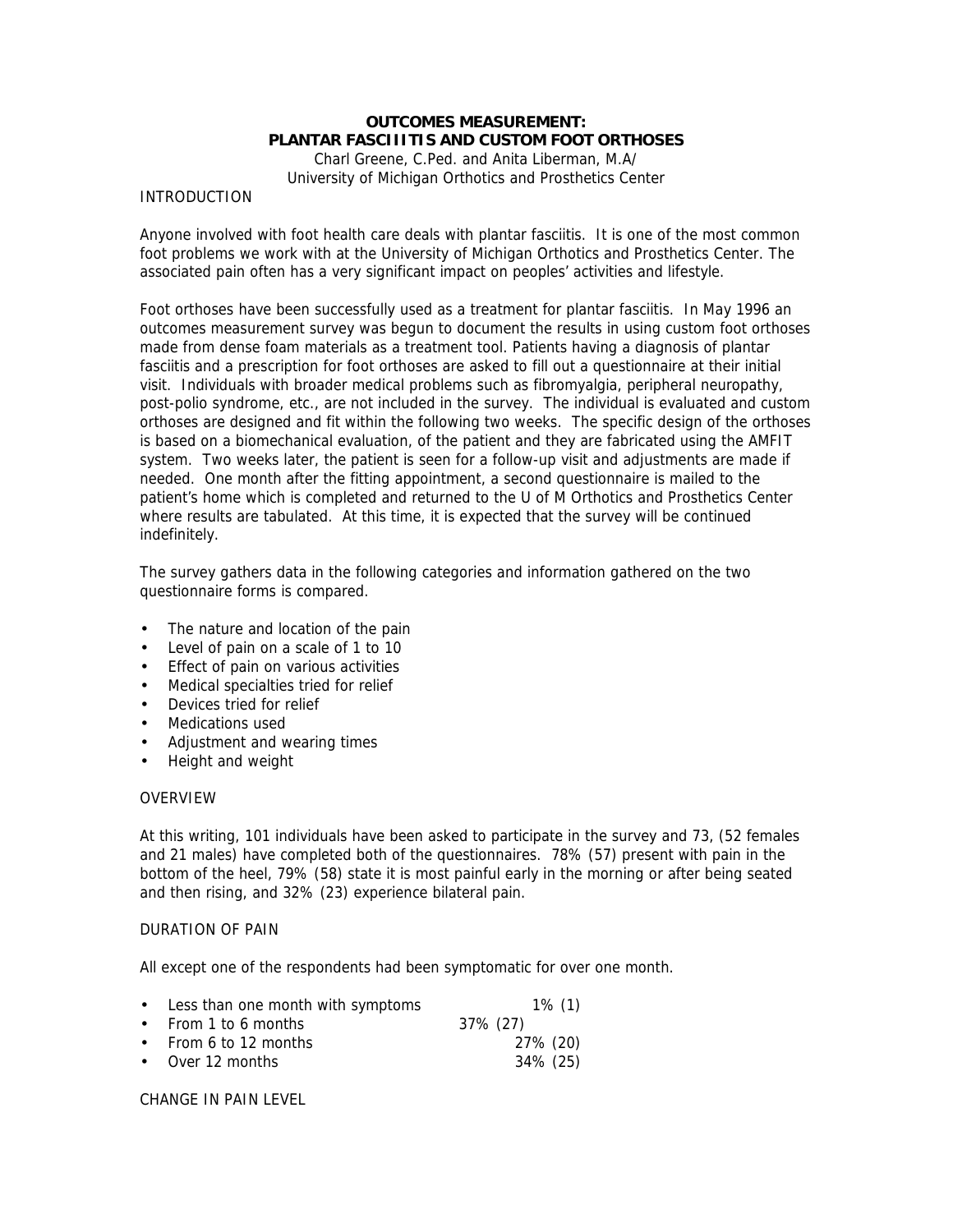On a scale of 1 to 10 (where  $1 =$  slight and  $10 =$ severe) the average pain level for the 73 respondents at the beginning of the treatment was 6.28 and after wearing the custom orthoses for one month, was reduced to an average of 3.14 representing a 50% reduction in pain.

- 84% (61) reported some reduction in pain
- 12% (9) reported no change
- 4% (3) reported an increase in pain

42% (31) of respondents reported pain levels reduced to 2 or lower after wearing the orthoses for one month. 14% (10) had pain levels reduced to 0. Coincidentally, 15% (11) of the group reported relief form other symptoms, including ankle, knee, hip, and low back pain. The following chart reflects pain levels before and after using orthoses. (insert chart)

ACTIVITIES

Pain levels are very subjective, so other information was also collected to help clarify the effectiveness of the orthoses. Individuals were also asked if their pain affected their work, exercise program, athletic activities, or daily routine. The data reflects the very significant impact that plantar fasciitis has on an individual's life.

- 23% (17) lost time at work
- 79% (58) decrease in exercise program
- 64% (47) decrease in athletic program
- 67% (48) difficulty with the daily routine of life

After wearing the custom orthoses for one month, there were very significant improvements make in these same areas. 85% (62) reported improvements in one or more of the four activity categories.

- 30% (22) increase in time at work
- 66% (48) increase in exercise program
- 53% (39) increase in athletic program
- 77% (56) easier daily routine

All seventeen (17) people had experienced lost time at work reported an increase in that area, while two (2) of those who reported no improvement in pain levels now report lost time at work.

## ORAL MEDICATIONS

Significant reductions in the use of pain medications were also noted. 63% (46) of the group were using oral medications before receiving their foot orthoses and 22% (16) were using them one month afterwards.

## OVER THE COUNTER DEVICES

Most of the group surveyed had tried some type of over-the-counter (OTC) device before using custom foot orthoses. 92% (67) had tried at least one (1) item, while 37% (27) had tried three (3) or more items in their search for relief. There is a direct correlation between the length of time the pain persists and the number of devices tried for relief. The following table reflects numbers of certain types of over-the-counter items being used by individuals before and after receiving their custom orthoses.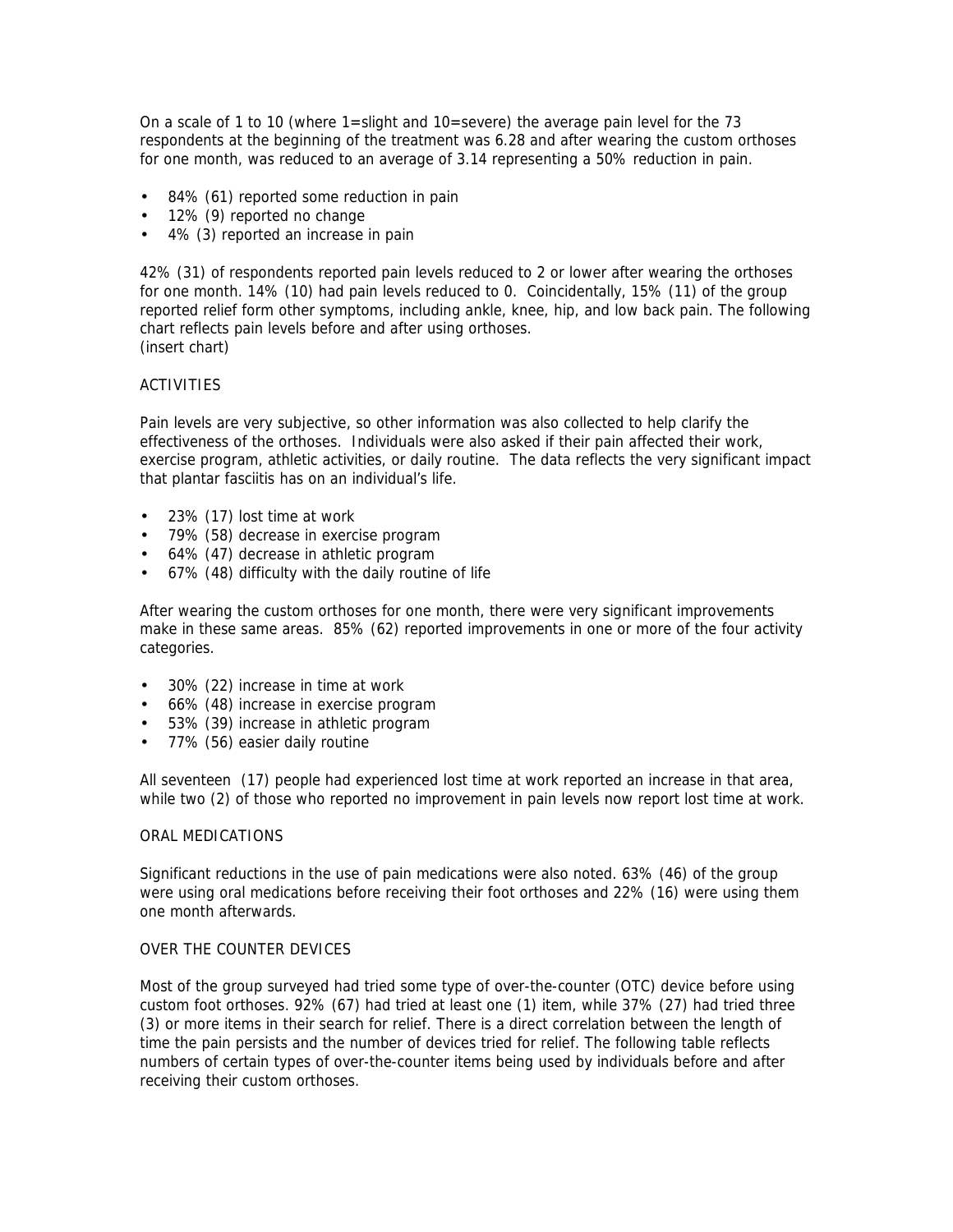| <b>DEVICE</b>     | <b>BEFORE</b> | AFTER     |
|-------------------|---------------|-----------|
| Heel pads         | 49% (36)      | $7\%$ (5) |
| Heel cups         | 33% (24)      | $1\%$ (1) |
| OTC Foot orthoses | 48% (35)      | $5\%$ (4) |
| Night splints     | $5\%$ (4)     | $4\%$ (3) |
| Different shoes   | 67% (49)      | ΝA        |

Three people commented they still use their over-the-counter devices on occasion because the custom orthoses do not fit in all their shoes. In general, there is a large decrease in the number of OTC devices used once custom orthoses are provided. The following chart illustrates the numbers in the previous table.

(insert chart)

#### MEDICAL SPECIALTIES

The following table lists various medical specialties and how many of the group have used their services for relief of pain both before and after receiving custom orthoses. 19% (14) have tried three (3) or more different specialties. As with OTC devices, there is a direct correlation between the length of time the pain persists and the number of medical specialties tried for relief. It should be noted that because custom foot orthoses are a prescription item, there will be at least one doctor's office visit associated with every individual in the group.

| <b>SPECIALTY</b>     | <b>BEFORE</b> | AFTFR     |
|----------------------|---------------|-----------|
| Family physician     | 70% (51)      | 18% (13)  |
| Orthopedic physician | $8\%$ (6)     | $7\%$ (5) |
| Podiatrist           | 15% (11)      | $5\%$ (4) |
| PM&R physician       | 29% (21)      | $7\%$ (5) |
| Other                | $5\%$ (4)     | $0\%$ (0) |

## DURATION OF PAIN AND PAIN REDUCTION

The following table reflects average pain levels before and after wearing custom orthoses. Individuals are grouped based on the length of time the individual was experiencing symptoms.

| SYMPTOMATIC             | <b>BEFORE</b> | AFTER | % DROP |
|-------------------------|---------------|-------|--------|
| 0 to 1 month $(1)$      | 8.00          | 4.00  | 50%    |
| 1 to 6 months $(27)$    | 6.26          | 3.05  | 51%    |
| $6$ to 12 months $(20)$ | 5.70          | 2.85  | 50%    |
| Over 12 months (25)     | 5.80          | 3.66  | 37%    |

The average pain reduction for each of the first groups was similar to the group at large. The group which had pain over twelve months only experienced an average pain reduction of 37%. This group, however, contains seven (7) of the twelve (12) individuals who indicated no pain reduction or a pain increase. If these individuals are removed from the group, the pain levels and drop in pain are very consistent with the group at large.

## WEIGHT AND PAIN REDUCTION

The height and weight tables from the Metropolitan Life Insurance Co. were used as guidelines in determining who was overweight. The maximum healthy weight for a large frame individual of a particular height was used as a starting point. Ten pounds was added to this figure and anyone over that weight was categorized as overweight. 52% (38) of the respondents were overweight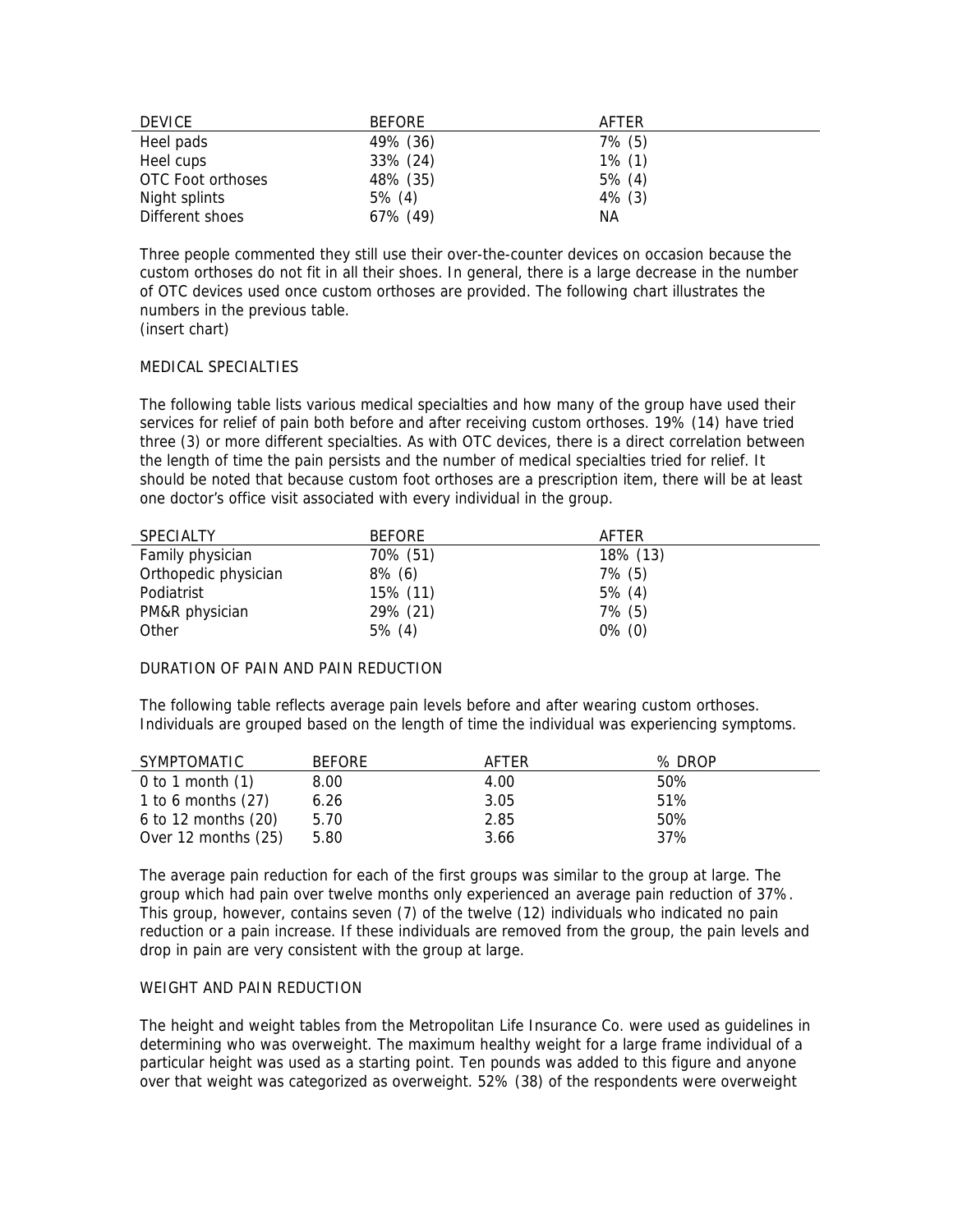according to this reference. The following table represents pain levels before and after wearing custom orthoses.

| WEIGHT          | <b>BEFORE</b> | AFTER | % DROP |
|-----------------|---------------|-------|--------|
| Overweight (38) | 6.47          | 3.30  | 49%    |
| Norman (35)     | 6.07          | 3.13  | 48%    |

Although the overweight group indicated slightly higher pain levels both before and after using the custom orthoses, the figures are generally ver consistent with the overall group. Within this particular group, being overweight did not seem to adversely affect the outcome. Six (6) of the ten (10) individuals reporting complete elimination of pain were overweight.

## ADJUSTMENT TIMES

Adjustment time appears to be rapid. 26% (19) of the group stated that they adjusted to the orthoses within the first day, and 62% (42) reported wearing their orthoses full time in one week or less. Six individuals stated they were not adjusting to the orthoses.

## OVER-THE-COUNTER DEVICES FIRST VS. CUSTOM ONLY

92% (67) of the group had tried OTC devices before being fit with custom orthoses. The remaining 8% (6) had only used the custom orthoses. Of this group of six (6), four (4) had been symptomatic for one to six months. One individual had symptoms for six to twelve months, and one for over twelve months. Again, the table represents pain levels before and after using custom orthoses.

| <b>GROUP</b>              | <b>BEFORE</b> | AFTER | % DROP |
|---------------------------|---------------|-------|--------|
| OTC then custom (67) 6.38 |               | 3.33  | 48%    |
| Custom only               | 5.16          | 2.00  | 67%    |

## NO CHANGE OR INCREASE IN PAIN

12% (9) reported no change in pain levels and 4% (3) reported an increase in pain after wearing custom orthoses for on month. Although pain levels alone shoe no improvement in this group, there are other points to consider.

- 10 people reported improvements in one or more of the four activity categories
- 9 expressed greater ease in the daily routine of life
- 7 increased their exercise programs
- 5 increased athletic activities
- 4 stopped using oral medications
- All three who reported an increase in pain also reported increases in exercise and greater ease with the daily routine of life
- 2 reported no benefit in any category whatsoever and neither is wearing their custom orthoses

## SUMMARY AND CONCLUSIONS

This survey examines the benefit of custom foot orthoses made from dense foam materials in the treatment of plantar fasciitis. To date, seventy-three (73) individuals have participated in the survey and provided information on their condition before and one-month after receiving the orthoses. Pain was subjectively rated on a scare of 1 to 10 and various information was collected on what avenues had been tried for relief.